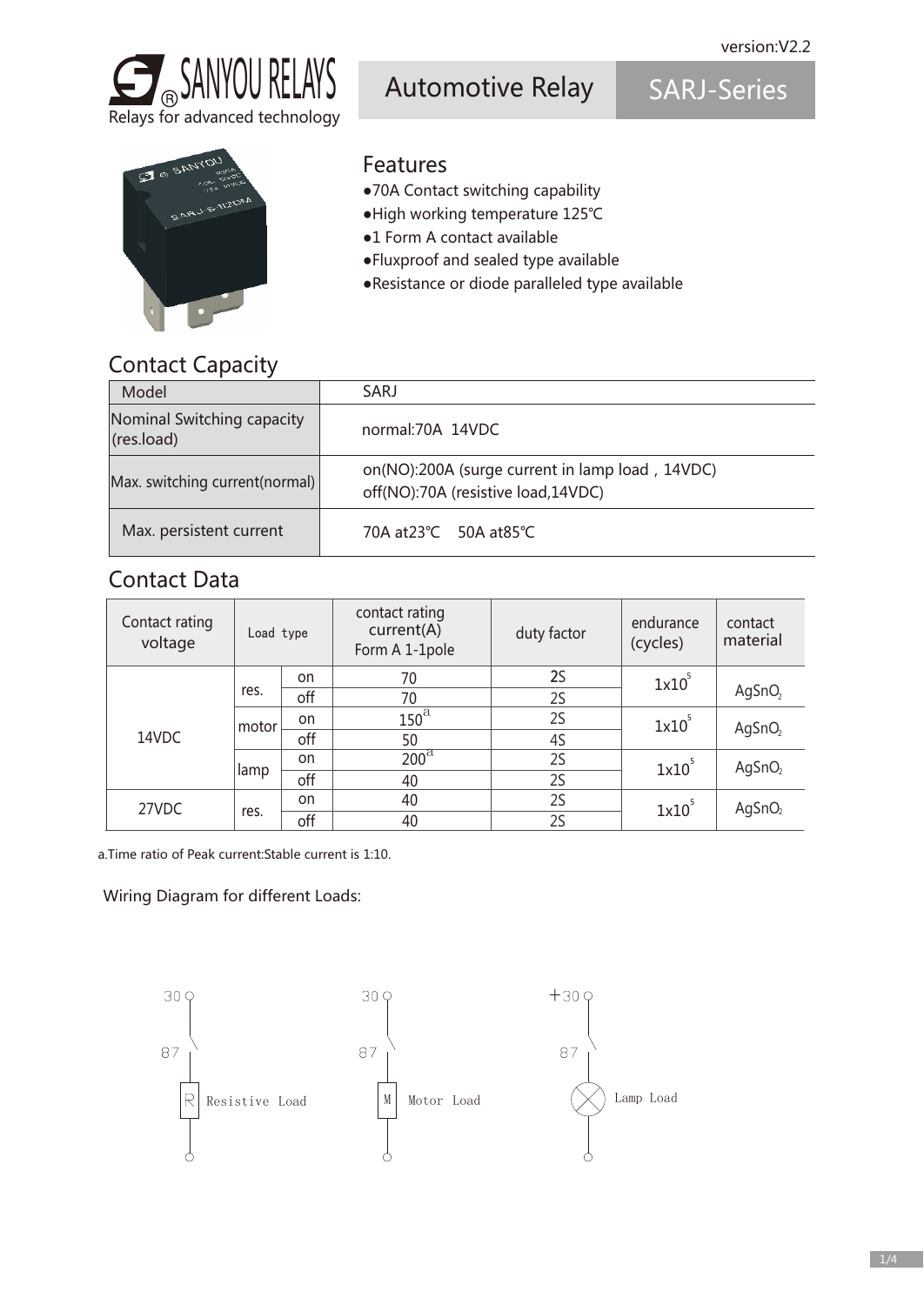## Characteristic Data

| Contact Material                    | Silver Alloy                                                         |                                  |  |  |  |  |
|-------------------------------------|----------------------------------------------------------------------|----------------------------------|--|--|--|--|
| Dropping Voltage of Contacts        | 200mv/at 10A (max)                                                   |                                  |  |  |  |  |
| Operate Time                        | 10msec. Max.                                                         |                                  |  |  |  |  |
| <b>Release Time</b>                 | Ordinary type:10msec.Max. with resistor or diode type :15 msec. Max. |                                  |  |  |  |  |
| Initial Insulation Resistance       | 100MΩ Min.(DC500V)                                                   |                                  |  |  |  |  |
|                                     | OP/OP: AC500V, 50/60Hz for 1min.                                     |                                  |  |  |  |  |
| Initial Dielectric Strength         | IP/OP: AC500V, 50/60Hz for 1min.                                     |                                  |  |  |  |  |
|                                     | 5~22.3Hz at double amplitude of 10 mm                                |                                  |  |  |  |  |
| <b>Vibration Resistance</b>         | 22.3~500Hz $98m/s^2$                                                 |                                  |  |  |  |  |
| <b>Shock Resistance</b>             | <b>NO 30G</b>                                                        |                                  |  |  |  |  |
| Collision Response acceleration     | The relay will respond when acceleration is $>$ 30g 11msec.          |                                  |  |  |  |  |
| (T/TC Type)                         | The relay will not respond when acceleration is $\leq 10$ g 11msec.  |                                  |  |  |  |  |
|                                     | Mechanical (10,800 ops./h)                                           | $1x10^7$ cycles                  |  |  |  |  |
| Endurance (operate)                 | Electrical (900 ops./h)                                              | See the contact parameters table |  |  |  |  |
| <b>Ambient Temperature</b>          |                                                                      | -40°C ~ +125°C(no condensation)  |  |  |  |  |
| Approx. 36.0q<br><b>Unit Weight</b> |                                                                      |                                  |  |  |  |  |

### Coil Data(at 20℃)

| Nominal<br>Voltage<br>(VDC) | Nominal<br>Current<br>$±10%$ (mA) | Coil<br>Operating Resistance Resistance<br>$\pm 10\%$ ( $\Omega$ ) | Parallel<br>$(\Omega)$ | Equivalent<br>$(\Omega)$ | Max.<br>allowable<br>Resistancel<br>Voltage | Pick-up<br>Voltage<br>(Max.) | Drop-out<br>Voltage<br>(Min.) | Coil Power<br>(W) |
|-----------------------------|-----------------------------------|--------------------------------------------------------------------|------------------------|--------------------------|---------------------------------------------|------------------------------|-------------------------------|-------------------|
| 12                          | 133.33                            | 90                                                                 |                        |                          |                                             |                              |                               | Approx. 1.6       |
| 12                          | 133.33                            | 90                                                                 | 680                    | 80                       | 150% of<br>Nominal                          | 60% of<br>Nominal            | 10% of<br>Nominal             | $A$ pprox. 1.8    |
| 24                          | 66.7                              | 360                                                                |                        |                          | Voltage                                     | Voltage                      | Voltage                       | Approx. 1.6       |
| 24                          | 66.7                              | 360                                                                | 2700                   | 320                      |                                             |                              |                               | Approx. 1.8       |

# Ordering Information

|                 |  | Nomenclature |    |   |                         |   |  |                                                   |       |                                                                                                                                 |
|-----------------|--|--------------|----|---|-------------------------|---|--|---------------------------------------------------|-------|---------------------------------------------------------------------------------------------------------------------------------|
| $SARI$ - S $-1$ |  |              | 12 | D | M                       | F |  | R.                                                | $-XX$ | Special Parameter: Nil-Standard type,<br>01-terminal without hole                                                               |
|                 |  |              |    |   |                         |   |  |                                                   |       | Accessory Form: Nil-without accessory, R-with resistor<br>D-with diode(see wiring diagram)<br>DC-with diode(see wiring diagram) |
|                 |  |              |    |   |                         |   |  |                                                   |       | Structure type:<br>Nil-Standard type, T-Collision Response type<br>TC-Collision Response type(see wiring diagram)               |
|                 |  |              |    |   |                         |   |  |                                                   |       | Mounting type : Nil-without bracket, F-with iron<br>bracket, P-PCB type                                                         |
|                 |  |              |    |   |                         |   |  |                                                   |       | Contact Form: M-Form A,                                                                                                         |
|                 |  |              |    |   | Coil Power: D-1.6W/1.8W |   |  |                                                   |       |                                                                                                                                 |
|                 |  |              |    |   |                         |   |  |                                                   |       | Coil Voltage(VDC): 12, 24                                                                                                       |
|                 |  |              |    |   |                         |   |  |                                                   |       | Number of Poles: 1-1 Pole                                                                                                       |
|                 |  |              |    |   |                         |   |  | Protective Construction:Nil-Dustproof,S-Fluxproof |       |                                                                                                                                 |
|                 |  |              |    |   |                         |   |  |                                                   |       | <b>Type Designation: SARJ</b>                                                                                                   |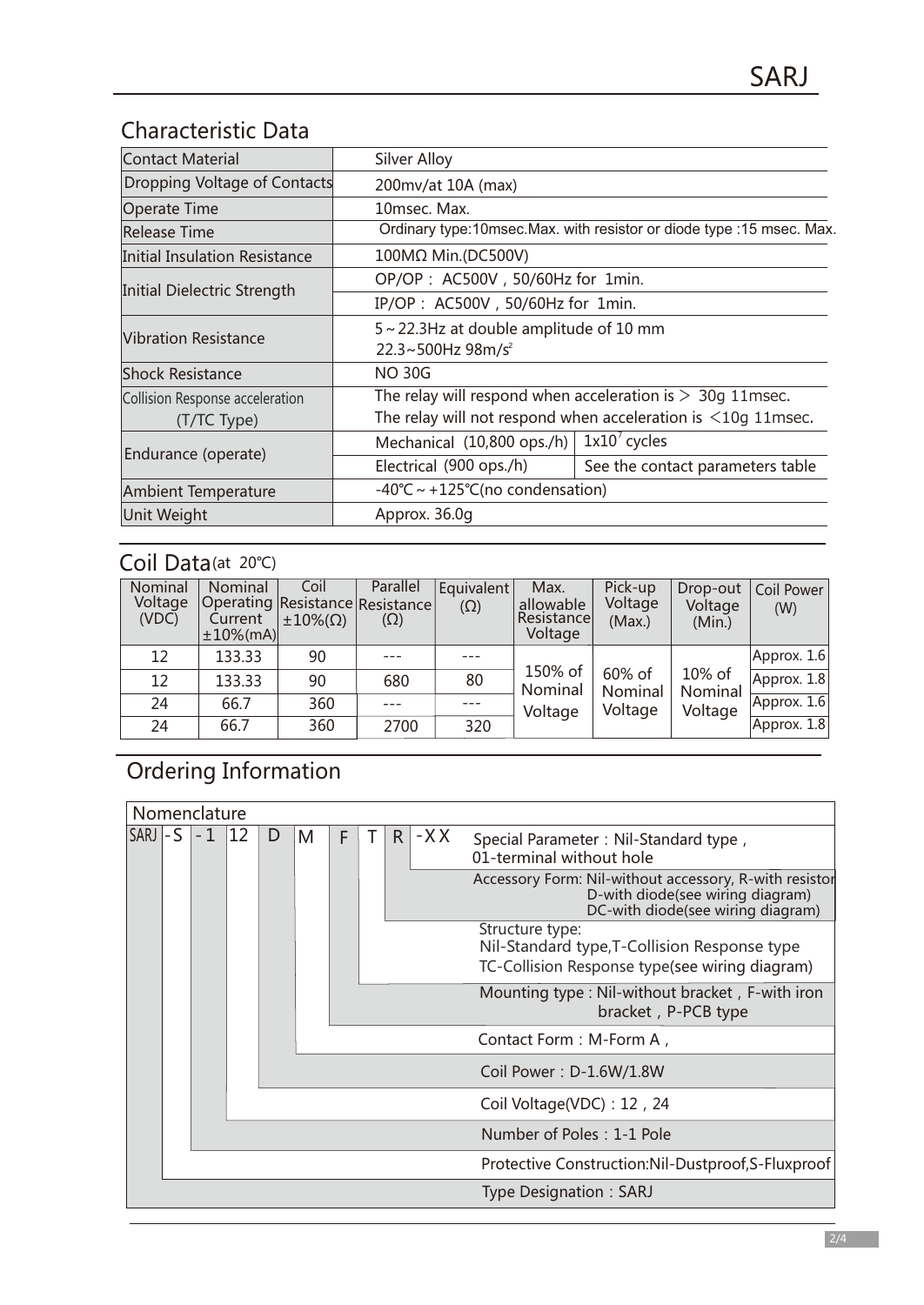

### Outline Dimensions, Wiring Diagram